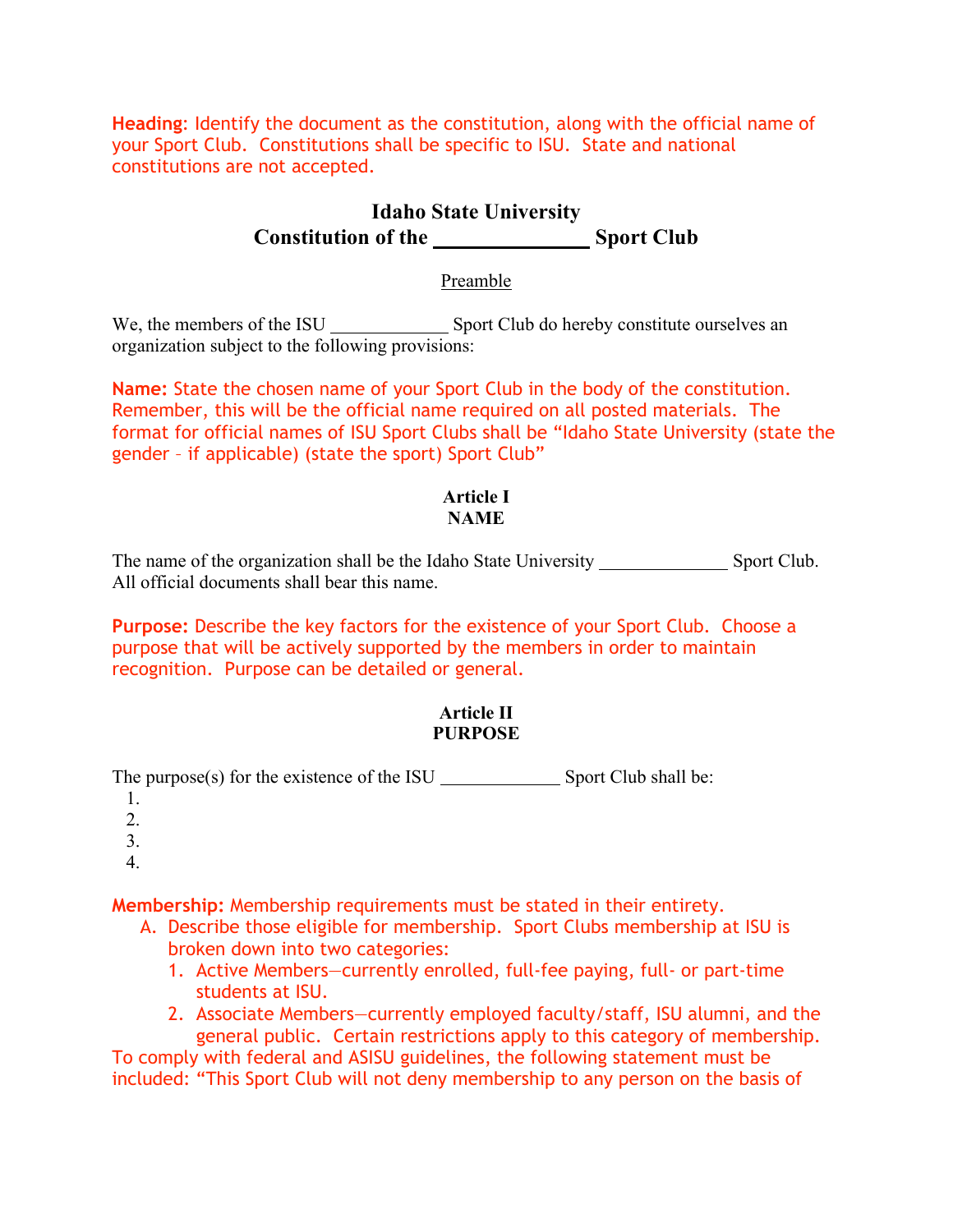race, age, religion, sex, sexual orientation, physical handicap, color, marital status, national origin, language, or creed."

B. Describe those eligible for voting membership. This helps ensure that those voting have a vested interest in the Sport Club. For example a requirement could be that voting members must have currently paid dues. Only active members are eligible for voting membership.

## **Article III MEMBERSHIP**

#### **Section 1—General Membership**

- A. Active Membership in the ISU Sport Club is open to all currently enrolled, full-fee paying students of Idaho State University. Active members shall have top priority when it comes to playing time.
- B. Associate Membership is open to all currently employed faculty and staff of Idaho State University and alumni of Idaho State University. An alumni is one who possesses a degree from ISU. These members may compete in the name of ISU, but not at the expense of an active member being sidelined. All associate members must pay a \$10.00 per semester fee to the Sport Club of participation, in addition to other Sport Club requirements.
	- 1. The general public may become associate sport club members by approval from the Sport Club and the Department of Campus Recreation. Members from the general public must bring a benefit to the active members to be considered for participation. Members from the general public may not compete in the name of ISU.

## **Section 2—Voting Membership**

- A. Voting members of the ISU Sport Club shall consist of all full fee paying active members who have shown vested interest in the sport club by having paid sport club dues for the current academic year and have completed the appropriate paperwork.
- B. Each voting member will have only one vote and must be present to vote.
- C. Executive officers are appointed from the active membership and will retain voting privileges.

#### **Section 3—Non-discrimination Clause**

This Sport Club will not deny membership to any person on the basis of race, age, religion, sex, sexual orientation, physical handicap, color, marital status, national origin, language or creed.

**Meetings:** Describe the frequency of meetings/practices.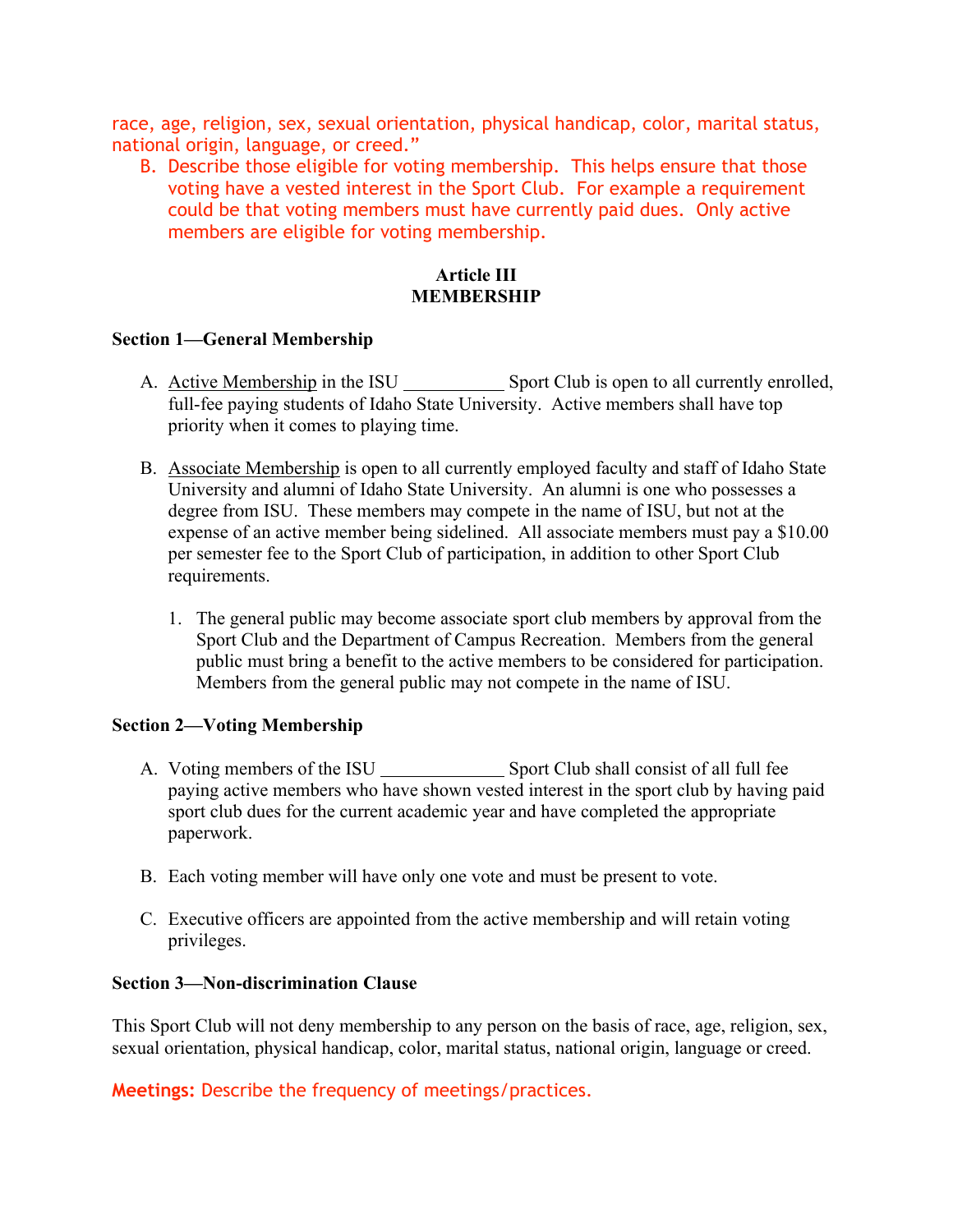## **Article IV MEETINGS**

- A. The ISU Club will meet at least monthly during the fall and spring semesters. Time and place of meetings shall be determined by the executive board.
- B. Special meetings may be called by the President, Advisor, or the Sport Clubs Director, allowing for a 24-hour period of advanced notice.
- C. Quorum shall consist of 2/3 of the voting membership. Quorum may pass an issue with simple majority vote (51%)
- D. Roberts Rules of Order shall be used to conduct meetings.
- E. The following agenda shall serve as the standard of meetings:
	- 1. Roll call
	- 2. Reading of minutes
	- 3. Old business
	- 4. New business
	- 5. Adjournment

**Officers:** List each office along with the duties/authority of each office. You must include the statement that "only officially registered students with a minimum 2.0 GPA shall be eligible to serve as elected or appointed officers."

## **Section V OFFICERS**

## **Section 1—Eligibility**

A. Only officially registered active student members with a minimum 2.0 GPA shall be eligible to serve as elected or appointed officers.

## **Section 2—Duties of Executive Board Officers**

## A. President

- 1. To preside at all meetings
- 2. To enforce the constitution, by-laws, and other regulations
- 3. To call special meetings
- 4. To communicate the needs of the Sport Club to the Director of Sport Clubs
- 5. To fulfill any duties associated with this office, but not specifically mentioned in this constitution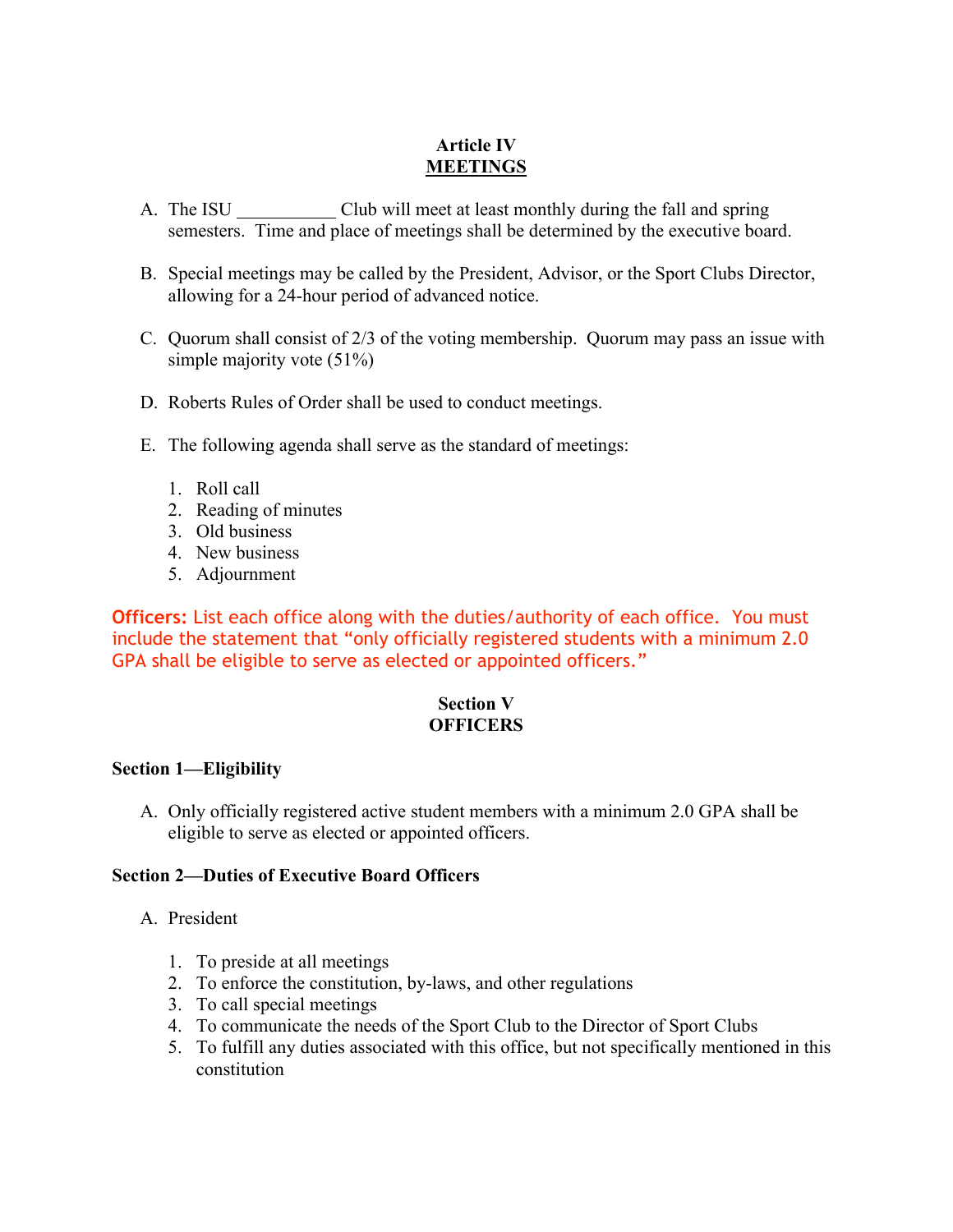## B. Vice President

- 1. To preside in the absence of the president
- 2. To assist all committees and keep the president informed of their progress
- 3. To serve as parliamentarian

#### C. Secretary

- 1. To keep a permanent record of all minutes and committee reports
- 2. To keep an accurate and complete roster for all voting members
- 3. To ensure distribution of mail to each organization
- 4. To act as the communicator between the President and all member committees
- 5. To serve as historian
- D. Treasurer
	- 1. To keep an accurate record of all financial transactions
	- 2. To work with the Director of Sport Clubs for depositing and withdrawing funds
	- 3. To execute the appropriate process in order to request and obtain funds from ASISU

## **Section III—Executive Officer Attendance**

Executive officers are required to attend all regularly scheduled meetings. If an officer misses two meetings, a warning will be issued. If a third meeting is missed, the individual will be subject to removal as determined by the executive board.

#### **Section IV—Removal of Officers**

Any officer can be removed by a two-thirds majority vote of the voting membership at two consecutive meetings.

**Elections:** Some examples for procedures for election of officers could include:

- A. Frequency of elections held in the spring term of office
- B. Method of announcing election and length of notice required
- C. Method of nomination for office
- D. Quorum for elections 51% minimum vote required to place in officer
- E. Procedures followed if office is vacated before full term

F. Officers must have a minimum 2.0 GPA, however Sport Clubs may set a higher minimum if they desire

## **Section VI ELECTION OF OFFICERS**

**Section I—Nominations**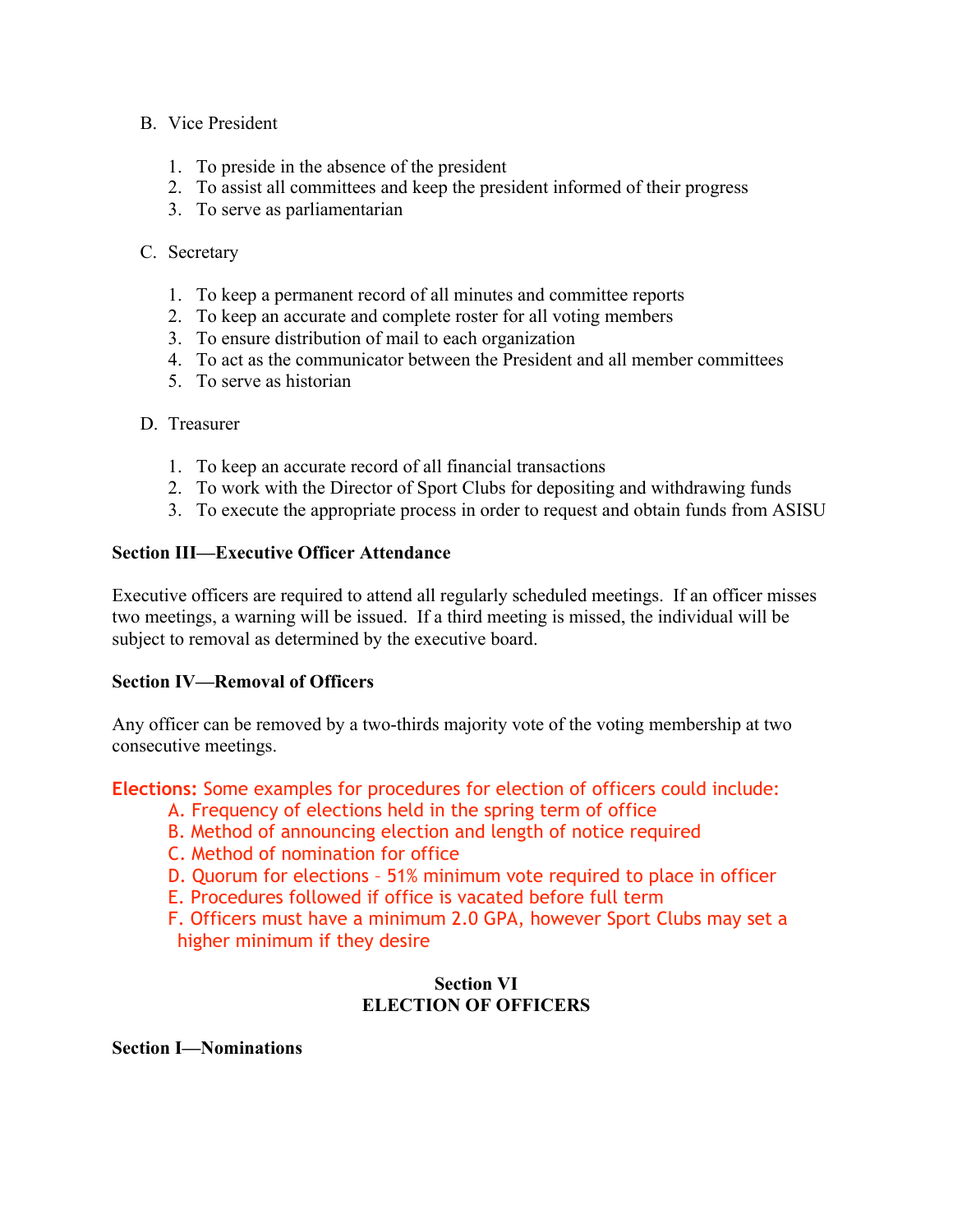- A. During the first meeting in March, the president will open nominations. Any voting member may nominate any other voting member for office. At the following meeting nominations will be closed.
- B. All candidates must be currently registered full-fee paying students and have a minimum 2.0 GPA to be nominated for, or voted into, any position.

## **Section II—Elections**

- A. The election of officers shall be held at a well publicized meeting, two weeks after nominations.
- B. Elections will be held by secret ballot. A plurality vote for each position is required.

## **Section III—Transition of Officers**

A. Newly elected officers shall take officer after a one month transition period.

**Finances:** List the people responsible for the collection and disbursement of funds. Designate who will be authorizing expenditures. Define major and minor expenditures. It is suggested that members vote on major expenditures.

#### **Section VII FINANCES**

#### **Section I—Authorization of Funds**

The treasurer will be responsible for the collection/disbursement of funds and opening a Sport Clubs account with the Director of Sport Clubs. Major expenditures (\$100 or more) will be authorized by majority vote of the membership. Minor expenditures (\$100 or less) will be authorized by the president, or the vice president in the absence of the president and the faculty/staff advisor. All expenditures shall require the signatures of the club treasurer and another officer and/or the advisor and Director of Sport Clubs.

**Advisor:** Describe the relationship of the advisor to your Sport Club. For more information, see the Sport Clubs Handbook. It is suggested that the advisor be one of the authorized signatures on the financial account.

## **Section VIII ADVISOR**

#### **Section I—Requirements and Removal**

- A. The advisor shall be a full-time faculty or staff employee of Idaho State University.
- B. An advisor can be recommended for removal from position by the executive board if:
	- 1. They are not contributing to the Sport Club in a positive manner
	- 2. Any reason not mentioned but still deemed appropriate by the executive board